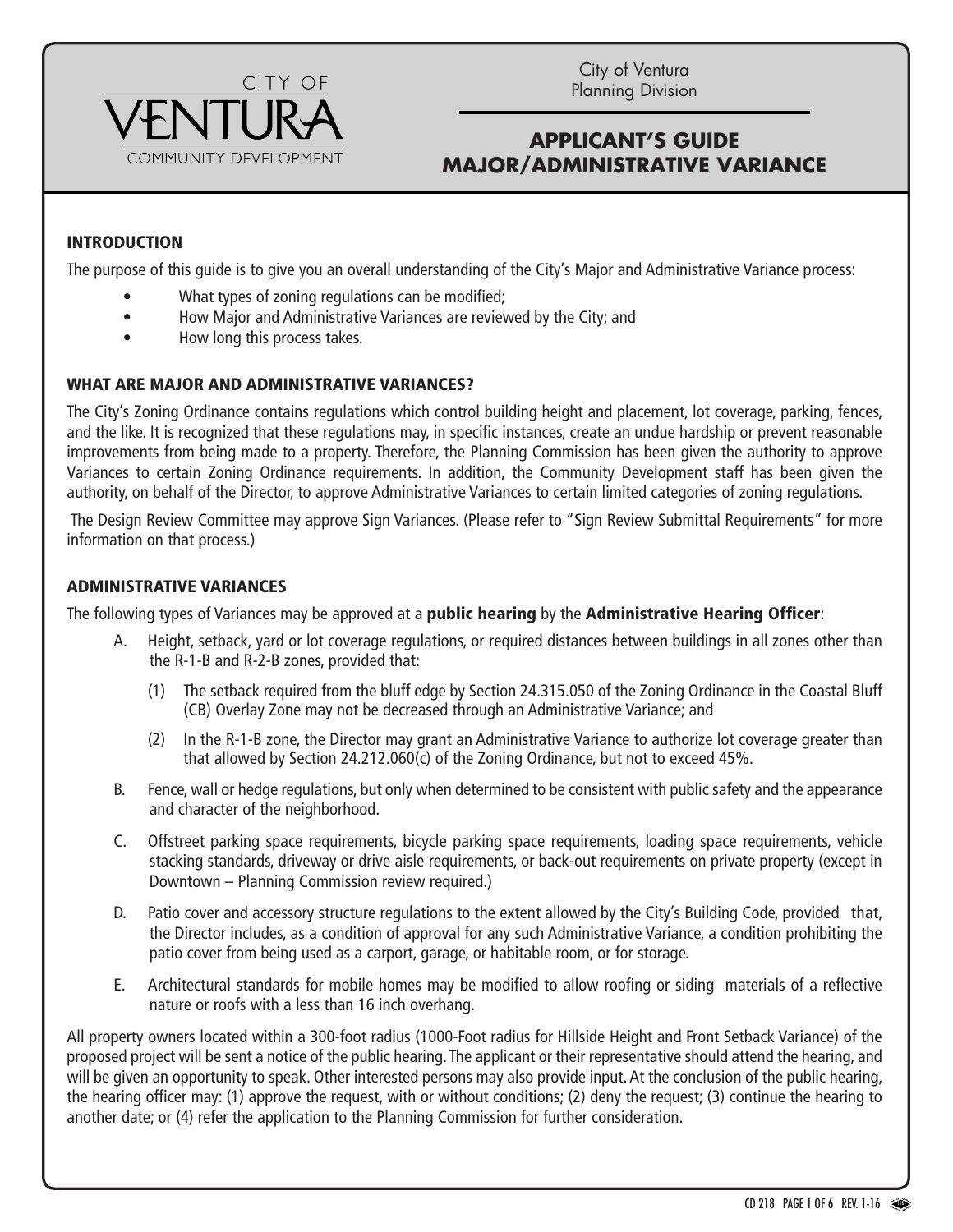The following types of Administrative Variances may be approved at a **public hearing** by the **Planning Commission**:

- A. In the R-1-B Zone:
	- (1) Lot coverage greater than forty-five percent  $(45%)$ ; or
	- (2) Setbacks less than required by Section 24.212.090 of the Zoning Ordinance; or
	- (3) Building height greater than allowed by Section 24.212.070 of the Zoning Ordinance; or
	- (4) Projections into yards otherwise prohibited by Section 24.410.030 of the Zoning Ordinance; or
	- (5) A number of offstreet parking spaces less than required by Chapter 24.415 of the Zoning Ordinance or change in the manner in which such parking spaces are to be provided.
- B. In the R-2-B Zone:
	- (1) Lot coverage greater than allowed by Section 24.216.060(c) of the Zoning Ordinance; or
	- (2) Setbacks less than required by Section 24.216.090 of the Zoning Ordinance; or
	- (3) Building height greater than allowed by Section 24.216.070 of the Zoning Ordinance; or
	- (4) Projections into yards otherwise prohibited by Sections 24.410.030 or 24.410.040 of the Zoning Ordinance; or
	- (5) A number of offstreet parking spaces less than required by Chapter 24.415 of the Zoning Ordinance or a change in the manner in which such parking spaces are to be provided.
- C. Any Administrative Variance that would apply to a subdivision which includes lots for which buildings permits have not yet been issued and which would apply to ten percent (10%) or more of the lots for which building permits have not yet been issued.
- D. Any Administrative Variance from the Hillside height regulations set forth in Chapter 24.405. In such instance, all findings required by Section 24.535.120 must be made by the Planning Commission before the Administrative Variance may be approved.
- E. Administrative Variances as part of a Use Permit or Planned Development Permit. For these projects there would not be an additional Administrative Variance fee.

#### MAJOR VARIANCES

Unlike items which can be approved administratively, all Major Variance requests are reviewed by the Planning Commission Major Variances require that much more stringent findings be made in order for approval to be granted. The Commission may approve Major Variances to the following types of regulations:

- A. To authorize any project that would result in a lot having an area or width that is less than the minimum required, provided that, no Variance would be required to authorize a project that would result in a non-conforming lot being brought closer into conformity with the standards of the Zoning Ordinance.
- B. To authorize a decrease in the setback from a bluff edge in the Coastal Bluff (CB) Overlay Zone.
- C. To allow any sign that is otherwise prohibited pursuant to section 24.420.270 of the Zoning Ordinance.

The Planning Commission holds public hearings on the first and third Tuesday of each month, typically at 6:00 p.m., in City Hall Council Chambers. At the conclusion of the public hearing, the Commission may: (1) approve the request, with or without conditions; (2) deny the request; or (3) continue the hearing to another date. (Please refer to the "Planning Commission Applicant's Guide" for more information on the Planning Commission process.)

# REQUIRED FINDINGS

In order for the decision-making authority to approve a Variance, findings must be made. The applicant should provide information to assist in making such findings. The findings are as follows:

- A. For Administrative Variances, all the following findings set forth below must be made:
	- (1) The project authorized by the Variance is consistent with the policies and provisions of the General/ Comprehensive Plan and with the purposes and requirements of the Zoning Ordinance;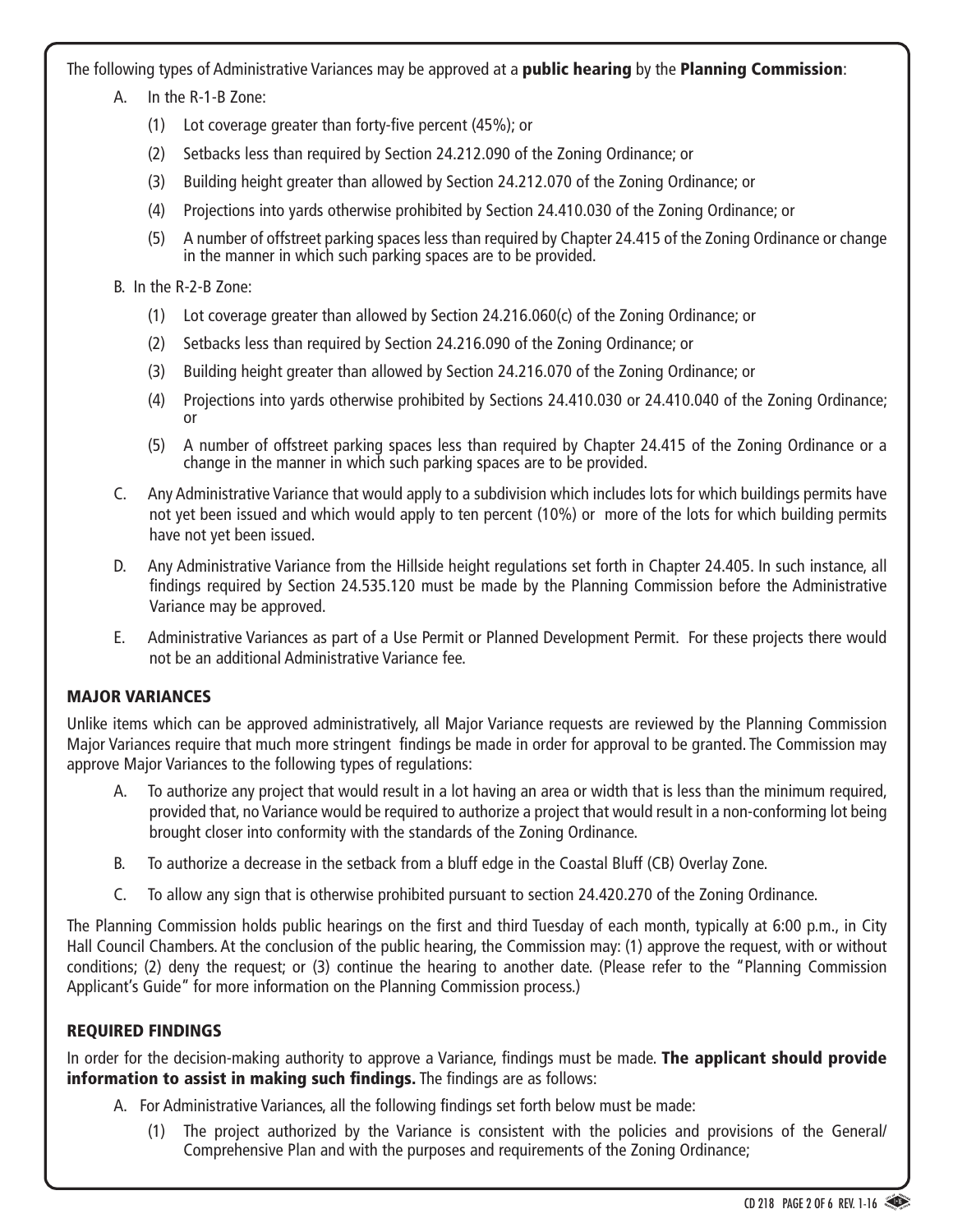- (2) The project authorized by the Variance is compatible with existing improvements and consistent with the scale and character of existing development in the same vicinity or zone;
- (3) The project authorized by the Variance will not be detrimental to or adversely impact adjacent properties;
- (4) Approval of theVariance does not grant a special privilege inconsistent with the limitations on other properties in the same vicinity or zone; and
- (5) Approval of the Variance is not based on economic hardship.
- B. For Administrative Variances in the Hillside Area, in addition to the findings required under "A," the following finding must also be made:
	- (1) Evaluating the proposed project in light of reasonable use and development of the property on which the proposed structure or expansion is to occur, the project authorized by the Variance will not unreasonably or unnecessarily interfere with the scenic view from any other public or private property, including, but not limited to, public streets and other public areas.
- C. For Major Variances, all of the findings set forth below must be made:
	- (1) The project authorized by the Variance is consistent with the policies and provisions of the General/ Comprehensive Plan and with the purposes of the Zoning Ordinance as set forth in Section 24.105.030;
	- (2) There are special conditions, or exceptional circumstances, involving the physical attributes of the subject property, including, without limitation, its size, shape, topography, location, or surroundings, which do not apply generally to the properties in the same vicinity and zone;
	- (3) Approval of the Variance is necessary because strict application of the Zoning Ordinance would deprive the property of privileges enjoyed by other properties in the same vicinity and zone;
	- (4) Approval of theVariance does not grant a special privilege inconsistent with the limitations on other properties in the same vicinity or zone; and
	- (5) Approval of the Variance is not based on economic hardship.

If the property is located within the Coastal Zone, a Coastal Development Permit is required in conjunction with a Major/ Administrative Variance. A separate application or plans are not necessary. However, there is an additional noticing process. The City will review the request to determine conformance with the policies of the City's Coastal Land Use Plan. In addition to property owners, all residents within a 100 foot radius of the proposed project will be sent a mailed notice.

#### HOW DOES THE PROCESS WORK?

Projects requiring an Administrative Variance will include the following steps:

- **STEP 1: Preliminary Historic Resource Clearance** A preliminary review by Planning Staff is required for any building demolition or alteration that could affect potential historic resources. Check with the Planning Division Public Counter for more information.
- **Step 2: Designing Your Project** Early in the process of designing a project, you should meet with staff to find out what Zoning Ordinance regulations may affect you and whether an Administrative Variance is required. In addition, copies of the Zoning Ordinance, application forms, and other information are available at the Planning Division public counter.
- **Step 3: Filing Your Application** The completed application package should be submitted at the Planning Division public counter.
- **Step 4: Staff Review of Project** When your application has been filed, the project will be reviewed in detail by the Planning Division.The project will be assigned to a staff planner,who will contact you if questions arise regarding your application.
- **Step 5: Environmental Review** Most projects only requiring Administrative Variances are found to be Categorically Exempt from environmental review requirements, and no further environmental review is necessary. If the project is not exempt, additional processing time and fees may be required.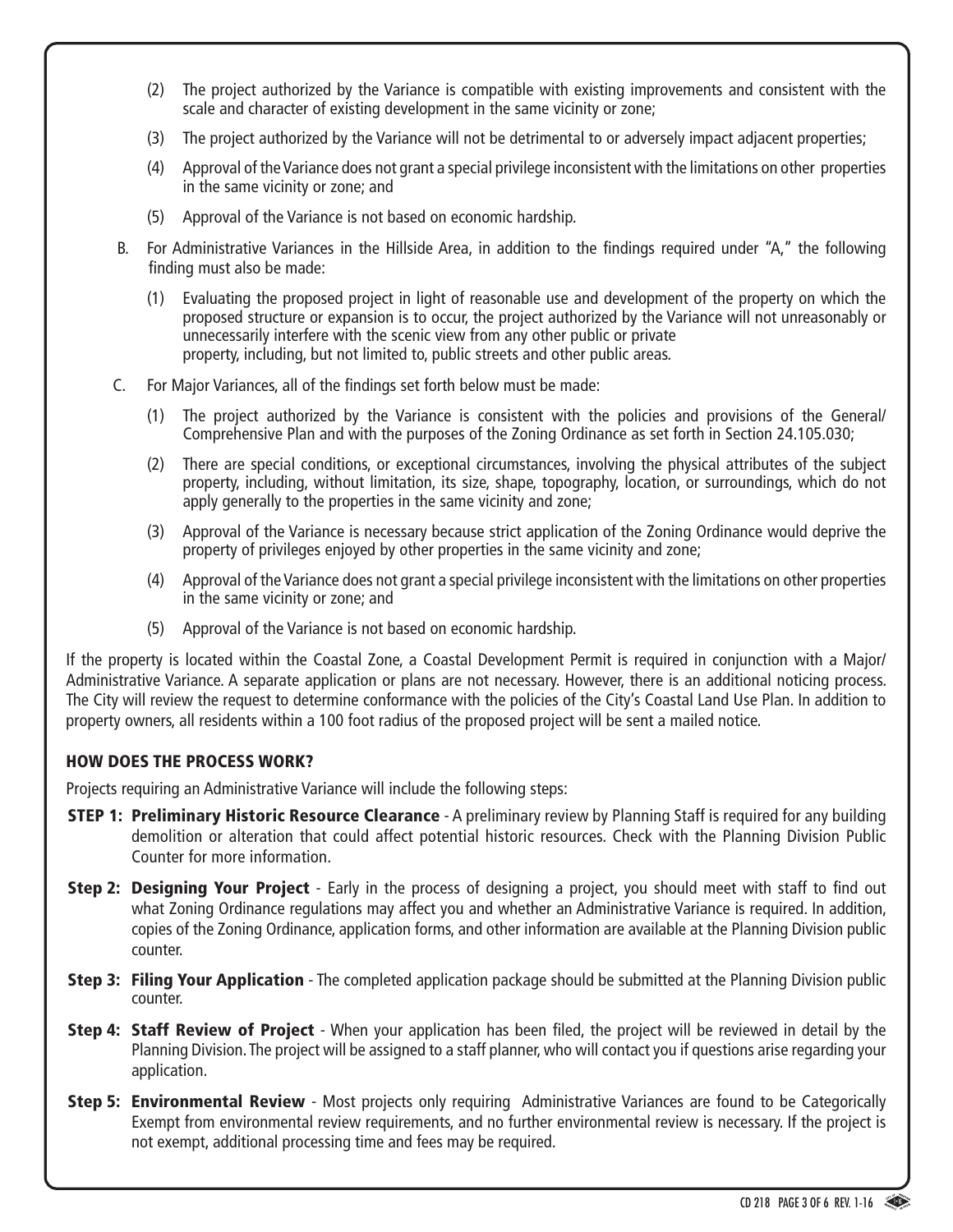- **Step 6: Public Hearing** Following staff review and Preliminary Design Review of your project, a public hearing will be held, either by the Administrative Hearing Officer or by the Planning Commission. The decision of the Hearing Officer or Commission is final, unless it is appealed.
- **Step 7: Appeals** An applicant or any other aggrieved party may file an appeal of any Variance action within 10 calendar days of the date of action. Appeals of decisions by a Hearing Officer may be appealed to the Planning Commission, and should be filed at the Planning Counter. For appeals of decisions by the Planning Commission, appeal forms and appropriate fees should be filed with the City Clerk.
- Step 8: Building Permits Following approval of an Administrative Variance (and Design Review approval, if required), the applicant is required to submit an application to the Building & Safety Division for a building permit along with working drawings for the project. For further information regarding this process, the Building & Safety Division should be contacted at (805) 654-7869.

# APPLICATION SUBMITTAL STANDARDS

- • Plans shall be drawn at a standard architect or engineer scale and shall show the name, address, phone number and State license number of the design professional that prepared the plans.
- Plans shall be folded and assembled into the number of sets listed in the Submittal Requirements for the permit type and shall easily fit into an 8.5 X 14-inch envelope. Rolled plans will not be accepted except for the color rendering.
- Plans submitted with the initial application are distributed for review by other City departments. Once an application is deemed complete, you will be contacted to provide additional full size plans, as needed.

#### SUBMITTAL REQUIREMENTS

Planning staff will use the following list to check your application for completeness. The items required and the number thereof are identified in the Submittal Requirements. The minimum acceptable standards for the different types of materials and plans required are as follows:

#### Site Plan that includes:

- $\Box$  Title block
- $\Box$  North arrow and scale of drawing
- $\Box$  Vicinity map showing property location within the City of Ventura
- Adjacent existing and proposed streets and name of each street, dimensioned to show width and distance from centerlines
- $\Box$  Points of access (vehiclular and pedestrian from each street)
- $\Box$  All property lines and their dimensions
- $\Box$  All existing and proposed buildings and their dimensions and setbacks from property lines
- $\Box$  All existing and proposed paved surfaces, including walkways, driveways, patio slabs, etc.
- $\Box$  All existing and proposed landscaped areas
- $\Box$  Location of nearest building on abutting lots illustrated with edge line and use type identified
- A summary table in square feet, acres and percentage that includes: 1) total land area; 2) building coverage; 3) paved area; and, 4) landscape areas
- $\Box$  Zoning Ordinance required setback illustrated by a dashed line with measurement labeled
- $\Box$  All existing and proposed fences including height and type
- □ Easements
- $\Box$  Project Description (Text description of project)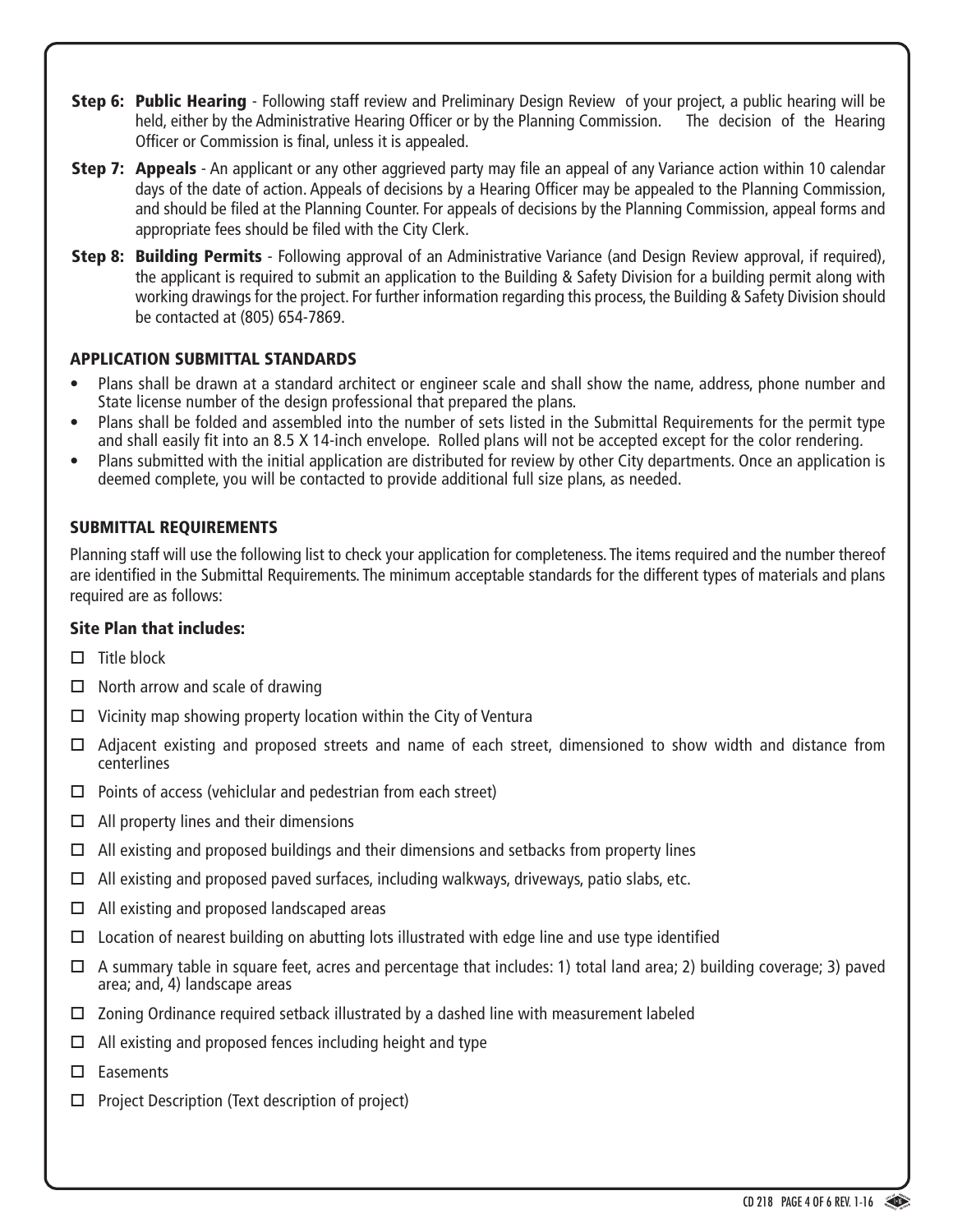#### Elevations that include:

(Applications for a site with existing structure(s) that will have NO exterior changes do not require elevations.)

- $\Box$  Title block
- $\Box$  Elevations labeled appropriately north, south, east and west of all existing and proposed buildings and structures
- $\Box$  Height from top of curb at front property line to highest point of structure
- $\Box$  Height from adjacent grade to highest point of structure
- $\Box$  General architectural features of buildings (window or door locations, trim, materials and colors)
- $\Box$  Proposed and existing roof pitches on the elevation
- $\Box$  Zoning Ordinance allowed height illustrated with a dashed line; with measurement labeled
- $\Box$  All wall-mounted equipment, gutters, and down spouts

#### Floor Plans that include:

- $\Box$  Use and dimensions of all existing and proposed areas, including living room, kitchens, baths, bedrooms, hallways, dens, etc.
- $\Box$  All entrance and exit points, including doors, windows, stairways, etc.
- $\Box$  All enclosed and/or covered parking areas

# Solar Shading Study that includes:

(All new development greater than one story)

- $\Box$  Solar shading study shall be required along the northern property line interface between commercial or mixed-use and residential uses and between residential uses
- $\Box$  Solar fence height of 12 feet for single family residential adjacent to any non single family residential uses.
- $\square$  Solar fence height of 18 feet for all other instances
- $\Box$  Analysis shall use a solar angle of 27 degrees on December 21 at 1 pm
- $\Box$  Plans shall indicate method of analysis, including software type if used

# Property Line/Height Survey that includes:

- $\Box$  Required elevation points shown on the site plan in feet (A separate sheet is not acceptable)
- $\Box$  Signature of licensed Civil Engineer, Land Surveyor or Architect
- $\Box$  Existing grade elevation, in feet, at all corners of the property
- $\Box$  Existing mid-point grade elevation of the front property line
- $\Box$  Existing elevation at the top of the curb
- $\Box$  Existing elevation of street level on each side and at mid-point adjacent to front property
- $\Box$  Finished grade at all corners of proposed or altered buildings
- $\Box$  Finished floor elevation of proposed or altered buildings
- $\Box$  Setbacks from existing/proposed building to the existing property lines

# Hillside Height survey that includes:

(for properties located in the hillside area per Code Section 24.405.050)

 $\Box$  Elevation points shown on the site plan in feet at the required five locations along the front and rear property line and at the rear setback line.